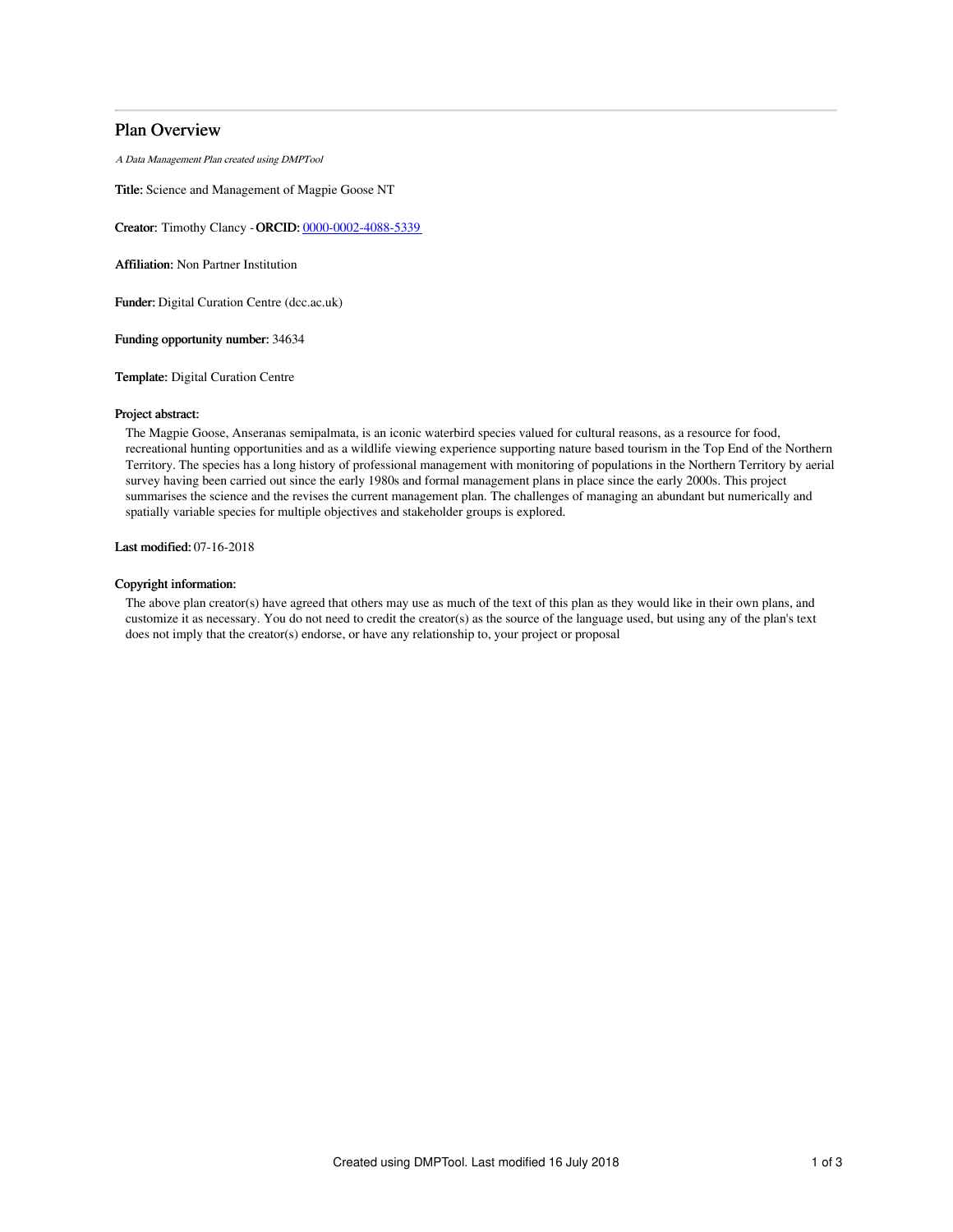# Science and Management of Magpie Goose NT

## Data Collection

#### What data will you collect or create?

Distribution and Abundance data of Magpie Goose in NT Population Dynamics Data Hunter Data for recreational hunters, commercial operators and Aboriginal hunters Wetland nesting and feeding habitat model Pest and weed data for known impacts on Magpie Goose Stakeholder attitudes and objective for management plan

## How will the data be collected or created?

Collation of Existing Survey data Development /ammendment of population dynamics data Development of Habitat model from distribution data, remoted sensing data and expert input Collation of Hunter return data Stakeholder surveys Ammunition sales to remote communities

### Documentation and Metadata

## What documentation and metadata will accompany the data? EML Morpho data descriptions

CC By (type) data licence Repository (Eco-cloud) file annotations Published data records

# Ethics and Legal Compliance

# How will you manage any ethical issues?

Apply FAIR principles Human Ethics Committee Approval for any new surveys of stakeholders

#### How will you manage copyright and Intellectual Property Rights (IP/IPR) issues? CC BY licence

### Storage and Backup

# How will the data be stored and backed up during the research?

CoESRA (TERN) Cloud Storage for all working data, backed up to DENR network drive. All published data to be hosted and managed via EcoCloud (TERN)

#### How will you manage access and security?

TBD in consultation with TERN

# Selection and Preservation

#### Which data are of long-term value and should be retained, shared, and/or preserved? A full list to be prepared but the focus of this project will be publishing and sharing long term monitoring (aerial surveys) data and hunter return data

#### What is the long-term preservation plan for the dataset?

Stored in EcoCloud and in NT gov local data repository.

## Data Sharing